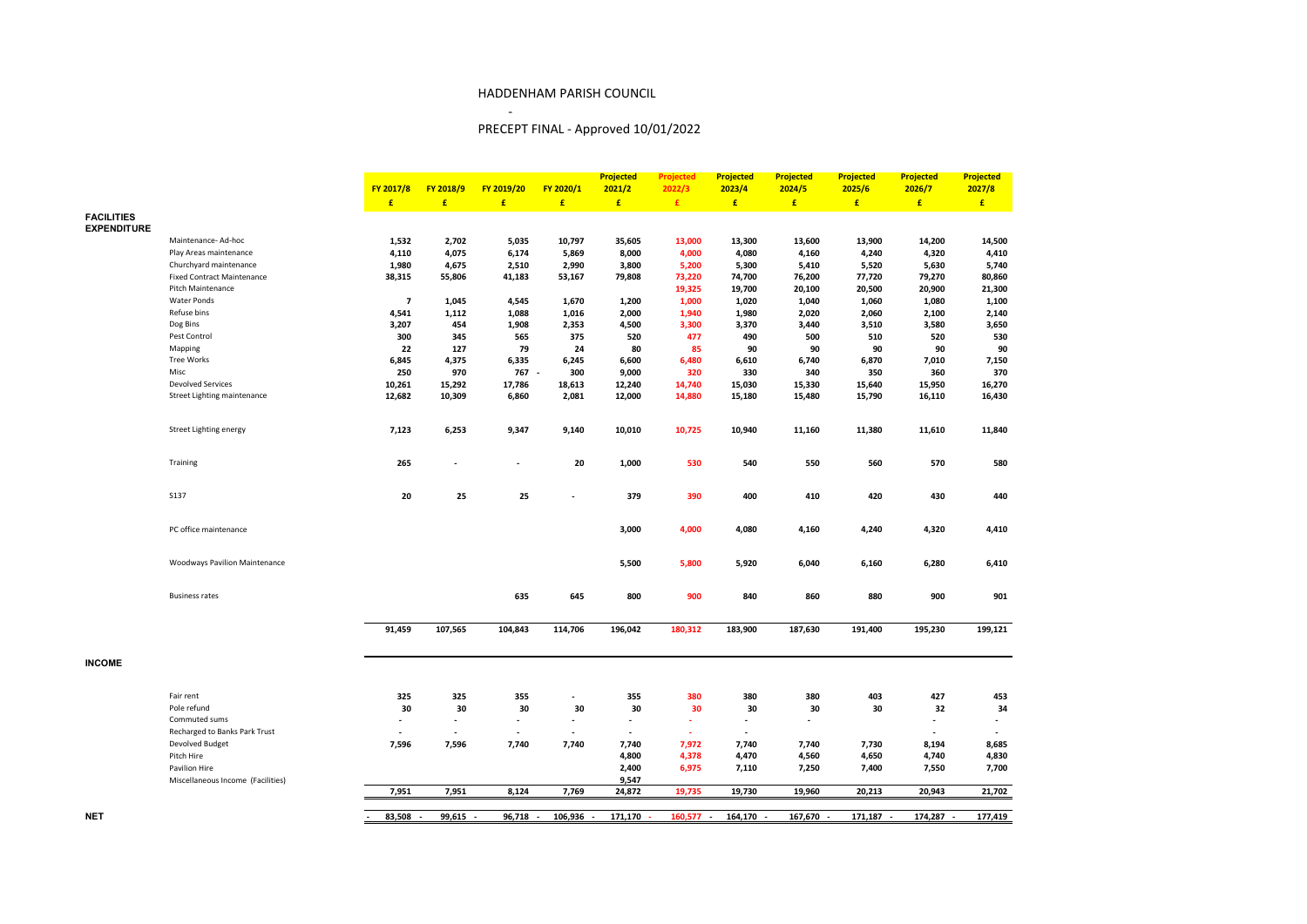#### **ALLOTMENTS EXPENDITURE**

 Maintenance **345 601 58 206 610 1,000 1,020 1,040 1,060 1,080 1,100** Rent **2,754 2,898 2,958 3,102 3,030 3,102 3,102 3,390 3,390 3,390 3,704** Water **473 - - - - - - - - - 1** Pest Control **125 150 225 155 200 200 200 200 200 200 200** misc **- 18** 48<br> **3,649** 3,259 3,511 **- -**   $-$  4,322  $\frac{-}{4,630}$ **- 3,696 3,649 3,259 3,511 3,840 4,302 4,322 4,630 4,650 4,670 5,005 INCOME** Rent **5,215 5,213 5,234 5,583 5,930 5,930 6,050 6,170 6,290 6,420 6,550 5,215 5,213 5,234 5,583 5,930 5,930 6,050 6,170 6,290 6,420 6,550 NET 1,519 1,564 1,975 2,072 2,090 1,628 1,728 1,540 1,640 1,750 1,545 STAFF COSTS EXPENDITURE** Salaries **48,431 51,495 71,832 77,004 92,286 116,474 118,803 121,180 123,603 126,075 128,597** Pension **1,565 1,700 3,129 4,715 4,614 9,200 9,384 9,572 9,763 9,958 10,158** Employers NI **4,393 4,996 6,963 7,195 7,291 5,824 5,940 6,059 6,180 6,304 6,430 54,389 58,190 81,924 88,915 104,191 131,498 134,128 136,811 139,547 142,338 145,184**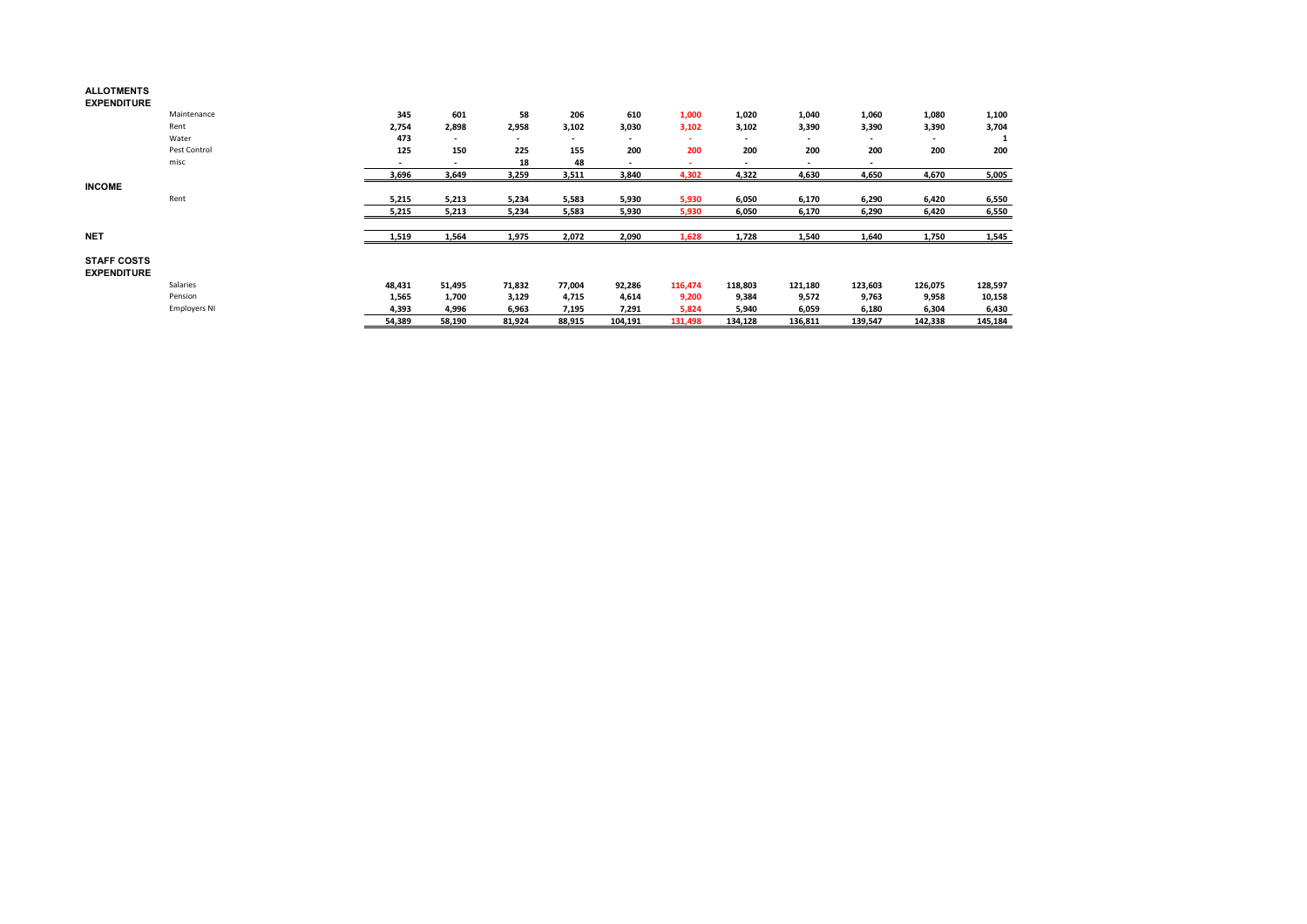# **GENERAL ADMIN EXPENDITURE**

|                                             | Payroll management                        | 540                      | 528                      | 363                      | 203                      | 210                      | 216       | 220                      | 220                      | 220                      | 220                      | 220            |
|---------------------------------------------|-------------------------------------------|--------------------------|--------------------------|--------------------------|--------------------------|--------------------------|-----------|--------------------------|--------------------------|--------------------------|--------------------------|----------------|
|                                             | Travel                                    | 23                       | 104                      | 49                       | $\overline{a}$           | $\overline{\phantom{a}}$ | $\sim$    | $\sim$                   | $\overline{\phantom{a}}$ | $\overline{\phantom{a}}$ | $\overline{a}$           | $\overline{a}$ |
|                                             | PC office supplies                        | 150                      | 399                      | 468                      | 470                      | 450                      | 510       | 520                      | 530                      | 540                      | 550                      | 560            |
|                                             | Phone / Internet                          | 717                      | 731                      | 936                      | 505                      | 610                      | 615       | 630                      | 640                      | 650                      | 660                      | 670            |
|                                             | Office rent / room hire                   | 4,144                    | 4,402                    | 4,266                    | 3,809                    | 950                      |           | $\blacksquare$           |                          |                          |                          |                |
|                                             | Photocopier                               | 942                      | 734                      | 712                      | 636                      | 710                      | 720       | 730                      | 740                      | 750                      | 770                      | 790            |
|                                             | Insurance                                 | 8,405                    | 6,171                    | 4,786                    | 4,467                    | 4,560                    | 4,650     | 4,740                    | 4,830                    | 4,930                    | 5,030                    | 5,130          |
|                                             | Training                                  | 1,240                    | 1,353                    | 343                      | 587                      | 1,530                    | 880       | 900                      | 920                      | 940                      | 960                      | 980            |
|                                             | Audit                                     | 1,175                    | 2,560                    | 4,399                    | 1,760                    | 2,920                    | 3,030     | 3,090                    | 3,150                    | 3,210                    | 3,270                    | 3,340          |
|                                             | Legal & Other Professional                | 4,464                    | 2,043                    | 5,875                    | $\overline{\phantom{a}}$ | 7,140                    | 4,450     | 4,540                    | 4,630                    | 4,720                    | 4,810                    | 4,910          |
|                                             | Chairman's Allowance                      | 43                       | 99                       | 62                       | $\overline{\phantom{a}}$ | 150                      | 210       | 210                      | 210                      | 210                      | 210                      | 210            |
|                                             | Subscriptions                             | 1,209                    | 817                      | 1,810                    | 1,782                    | 1,770                    | 2,265     | 2,310                    | 2,360                    | 2,410                    | 2,460                    | 2,510          |
|                                             | Grants and donations (S137)               | 12,697                   | 21,434                   | 1,166                    | 21,100                   | 6,500                    | 11,500    | 11,730                   | 11,960                   | 12,200                   | 12,440                   | 12,690         |
|                                             | <b>Annual Parish Meeting</b>              | 96                       | 155                      | 673                      | $\overline{\phantom{a}}$ |                          | 600       | 610                      | 620                      | 630                      | 640                      | 650            |
|                                             | <b>Books and Publications</b>             | 100                      | 115                      | $\blacksquare$           | $\overline{a}$           | 50                       | 100       | 100                      | 100                      | 100                      | 100                      | 100            |
|                                             | <b>Election Costs</b>                     | $\overline{a}$           | $\sim$                   | $\sim$                   | $\overline{a}$           | 500                      | ÷.        | $\blacksquare$           | $\blacksquare$           | 3,000                    | $\overline{a}$           |                |
|                                             | Capital Asset Fund                        | $\overline{a}$           | 391                      | 3,365                    | 832                      | 16,000                   | 2,000     | 2,040                    | 2,080                    | 2,120                    | 2,160                    | 2,200          |
|                                             | Misc.                                     | 663                      | 394                      | 2,037                    | 229                      | 430                      | 440       | 450                      | 460                      | 470                      | 480                      | 490            |
|                                             | <b>Bank Charges</b>                       | 130                      | 120                      | 110                      | 149                      | 160                      | 160       | 160                      | 160                      | 160                      | 160                      | 160            |
|                                             | Information Technology                    | 1,398                    | 2,834                    | 4,767                    | 8,498                    | 6,430                    | 6,560     | 6,690                    | 6,820                    | 6,960                    | 7,100                    | 7,240          |
|                                             | Other S137                                |                          |                          |                          |                          |                          |           | $\overline{\phantom{0}}$ |                          |                          |                          |                |
|                                             |                                           | 38,182                   | 44,598                   | 36,836                   | 45,027                   | 51,070                   | 38.906    | 39,670                   | 40,430                   | 44,220                   | 42,020                   | 42,850         |
|                                             |                                           |                          |                          |                          |                          |                          |           |                          |                          |                          |                          |                |
| <b>INCOME</b>                               |                                           |                          |                          |                          |                          |                          |           |                          |                          |                          |                          |                |
|                                             | Precept                                   | 314,840                  | 330,150                  | 357,470                  | 366,500                  | 387,869                  | 430,730   | 475,799                  | 522,984                  | 556,261                  | 577,340                  | 594,205        |
|                                             | Interest                                  | 23                       | 313                      | 1,003                    | 124                      | 1,020                    | 150       | 150                      | 150                      | 150                      | 150                      | 150            |
|                                             | Miscellaneous                             | 1,277                    | 5,360                    | 8,255                    | 279                      | $\blacksquare$           | $\sim$    | $\overline{\phantom{a}}$ | $\overline{\phantom{a}}$ | $\overline{a}$           | ٠                        | $\blacksquare$ |
|                                             | <b>Grants Received</b>                    | $\blacksquare$           | $\overline{\phantom{a}}$ | $\blacksquare$           | $\blacksquare$           | $\blacksquare$           |           | $\overline{\phantom{a}}$ |                          |                          | ٠                        |                |
|                                             |                                           | 316,140                  | 335,823                  | 366,728                  | 366,903                  | 388,889                  | 430.880   | 475,949                  | 523,134                  | 556,411                  | 577,490                  | 594,355        |
|                                             |                                           |                          |                          |                          |                          |                          |           |                          |                          |                          |                          |                |
| <b>NET</b>                                  |                                           | 277,958                  | 291,226                  | 329,891                  | 321,877                  | 337,819                  | 391.974   | 436,279                  | 482,704                  | 512,191                  | 535,470                  | 551,505        |
| <b>PLANNING</b><br><b>EXPENDITURE</b>       |                                           |                          |                          |                          |                          |                          |           |                          |                          |                          |                          |                |
|                                             | Revised Neighbourhood Plan / VALP         |                          |                          |                          |                          |                          |           |                          |                          |                          |                          |                |
| NET                                         |                                           | $\overline{\phantom{a}}$ | $\overline{\phantom{a}}$ | $\overline{\phantom{a}}$ | $\overline{\phantom{a}}$ | $\overline{\phantom{a}}$ |           | $\overline{\phantom{a}}$ | $\overline{\phantom{a}}$ | - 1                      | $\overline{\phantom{a}}$ | $\sim$         |
| <b>COMMUNICATIONS</b><br><b>EXPENDITURE</b> |                                           |                          |                          |                          |                          |                          |           |                          |                          |                          |                          |                |
|                                             | Newsletter                                | 4,184                    | 2,608                    | 186                      | $\overline{\phantom{a}}$ | 1,760                    | 1,800     | 1,840                    | 1,880                    | 1,920                    | 1,960                    | 2,000          |
|                                             | Noticeboard                               |                          | $\blacksquare$           | $\blacksquare$           |                          | $\blacksquare$           | 1,500     | 1,530                    | 1,560                    | 1,590                    | 1,620                    | 1,650          |
|                                             | Website                                   | 1,368                    | 26                       | 1,256                    | 2,483                    | 1,980                    | 2,020     | 2,060                    | 2,100                    | 2,140                    | 2,180                    | 2,220          |
|                                             |                                           | 5,552                    | 2,581                    | 1,442                    | 2,483                    | 3,740                    | 5,320     | 5,430                    | 5,540                    | 5,650                    | 5,760                    | 5,870          |
|                                             |                                           |                          |                          |                          |                          |                          |           |                          |                          |                          |                          |                |
| <b>INCOME</b>                               |                                           |                          |                          |                          |                          |                          |           |                          |                          |                          |                          |                |
|                                             | Newsletter                                | 855                      | 858                      |                          |                          |                          |           |                          |                          |                          |                          |                |
|                                             |                                           | 855                      | 858                      | $\sim$                   | $\blacksquare$           | $\sim$                   | $\sim$    | $\overline{\phantom{a}}$ | $\blacksquare$           | $\overline{\phantom{a}}$ | $\overline{\phantom{a}}$ | $\sim$         |
|                                             |                                           |                          |                          |                          |                          |                          |           |                          |                          |                          |                          |                |
| <b>NET</b>                                  |                                           | 4.697                    | $1.724 -$                | $1.442 -$                | $2,483 -$                | 3,740                    | $5.320 -$ | $5.430 -$                | $5.540 -$                | $5,650 -$                | $5,760 -$                | 5,870          |
|                                             |                                           |                          |                          |                          |                          |                          |           |                          |                          |                          |                          |                |
|                                             | SURPLUS /(DEFICIT) BEFORE TFS TO RESERVES | 136,882                  | 133,261                  | 152,418                  | 125,614                  | 60,808                   | 96.207    | 134,279                  | 174,224                  | 197,447                  | 214,835                  | 224,576        |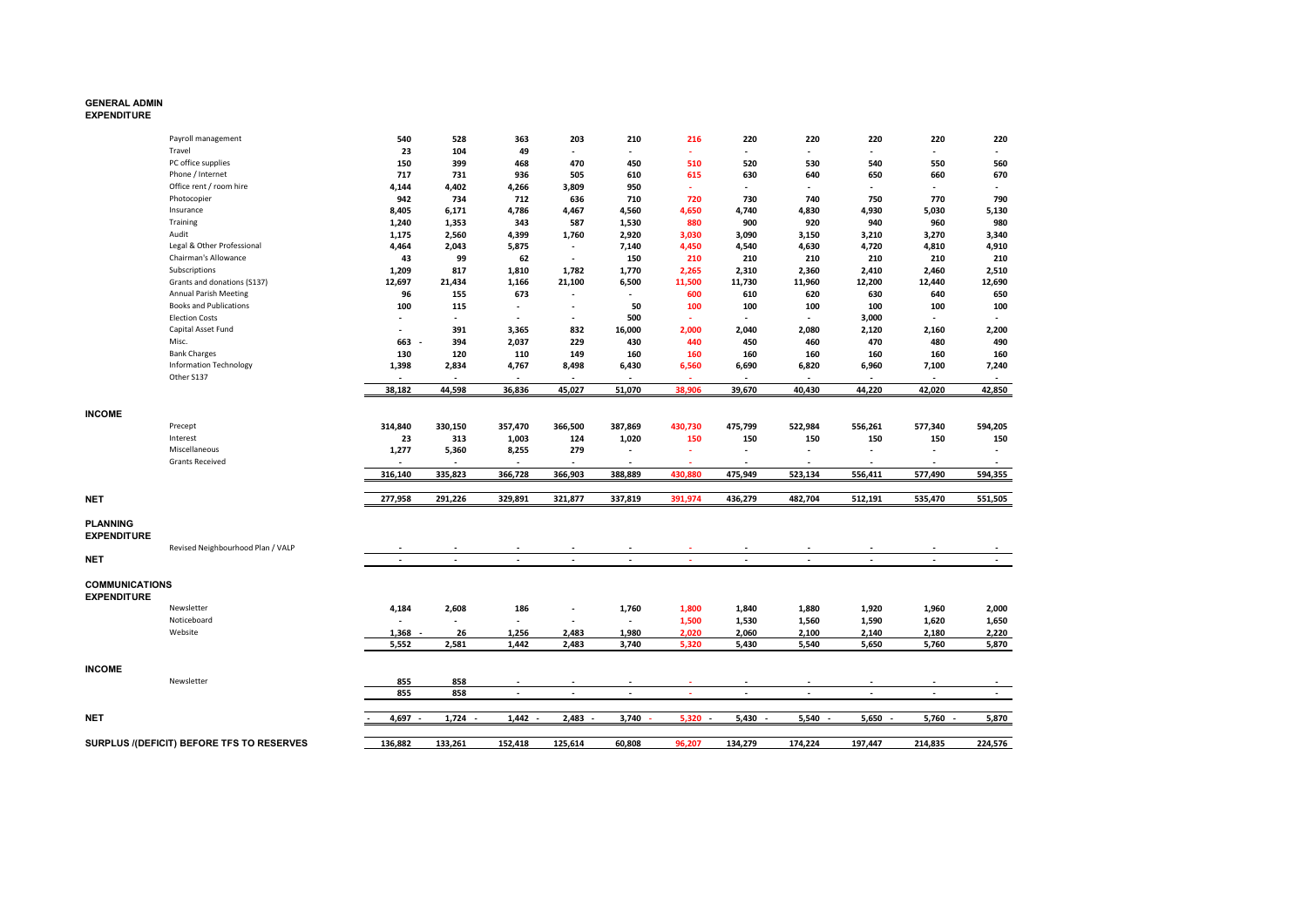### **TRANSFERS TO RESERVES**

|            | <b>Asset Repairs Reserve</b>         | 10,506                   | 10,926                   | 3,831                    | 22,448                   | 7,500                    | 3,021      | 10,000                   | 10,000                   | 10,000                   | 10,000                   | 10,000  |
|------------|--------------------------------------|--------------------------|--------------------------|--------------------------|--------------------------|--------------------------|------------|--------------------------|--------------------------|--------------------------|--------------------------|---------|
|            | Heritage Fund                        |                          | $\overline{\phantom{a}}$ | 2,900                    | 2,634                    | 1,996                    | 2,007      | 2,000                    | 2,000                    | 2,000                    | 2,000                    | 2,000   |
|            | <b>Street Light Replacements</b>     | 8,858                    | 9,212                    | 9,212                    | 9,351                    | 9,540                    | 9,730      | 9,920                    | 10,120                   | 10,320                   | 10,530                   | 10,740  |
|            | <b>HNP Projects</b>                  | 11,428                   | $\overline{\phantom{a}}$ | $\overline{\phantom{a}}$ | $\overline{\phantom{a}}$ | $\overline{\phantom{a}}$ | 1,745      | 10,000                   | 10,000                   | 10,000                   | 10,000                   | 10,000  |
|            | Allotments Improvements              | 1,519                    | 1,564                    | 1,975                    | 2,072                    | 2,090                    | 1,628      | 1,728                    | 1,540                    | 1,640                    | 1,750                    | 1,545   |
|            | Churchyard Maintenance Reserve       | 20,000                   | 31,390                   | 16,500                   | 15,000                   | 5,000                    |            | 9,565                    | 10,000                   | 5,000                    | 5,000                    | 45,000  |
|            | Snakemoor                            | 210                      | 218                      | 2,000                    | $\overline{\phantom{a}}$ | $\overline{\phantom{a}}$ |            | $\overline{\phantom{a}}$ | $\overline{\phantom{a}}$ | $\overline{\phantom{a}}$ | $\overline{\phantom{a}}$ |         |
|            | <b>Devolution Transition Reserve</b> | 25,000                   | 15,000                   | 13,000                   | 13,000                   | 7,240                    | . .        | 403                      | 5,000                    | 5,000                    | 5,000                    | 5,000   |
|            | <b>Staff Contingency</b>             | 8,997                    | 9,212                    | 8,736                    | 14,867                   | 10,419                   | 2,731      | 263                      | 268                      | 274                      | 279                      | 285     |
|            | New Burial Ground                    | 25,000                   | 25,000                   | 25,000                   | $\overline{\phantom{a}}$ |                          |            |                          |                          |                          |                          |         |
|            | Overspill Car Park                   |                          | $\overline{\phantom{a}}$ | 10,000                   | $\overline{\phantom{a}}$ |                          |            | 24,000                   | 25,000                   | 20,000                   | 50,000                   | 40,000  |
|            | Play Area Improvements               |                          | $\overline{\phantom{a}}$ | 20,000                   | 7,000                    |                          | 4,000      | 43,000                   | 38,000                   | 38,000                   | 39,000                   | 15,000  |
|            | Ponds Reserve                        | 1,000                    | 1,000                    | 1,000                    | 1,000                    | 2,000                    | <b>COL</b> | 9,350                    | 15,000                   | 55,000                   | 39,000                   | 41,000  |
|            | <b>Trees Reserve</b>                 | 12,000                   | 6,000                    | 7,000                    | 6,500                    | 4,790                    | 6,135      | 5,000                    | 8,500                    | 5,000                    | 10,000                   | 10,000  |
|            | VALP / NP Reserve                    | 5,000                    | 5,000                    | 5,000                    | 5,000                    | $\overline{\phantom{a}}$ |            | 5,000                    | 5,000                    |                          |                          |         |
|            | <b>Climate Emergency</b>             | $\overline{\phantom{a}}$ | $\overline{\phantom{a}}$ | $\overline{\phantom{a}}$ | $\overline{\phantom{a}}$ | $\overline{\phantom{a}}$ | 60,000     | 20,000                   | 30,000                   | 30,000                   | 30,000                   | 30,000  |
|            | Legal & Professional Reserve         |                          |                          |                          |                          |                          |            |                          | $\overline{\phantom{a}}$ |                          |                          |         |
|            | <b>Contingency Reserve</b>           | 239                      | 17,722                   | 19,674                   | 18,537                   | 15,299                   | 17,479     | 3,556                    | 3,795                    | 5,213                    | 2,275                    | 4,007   |
| <b>NET</b> |                                      | 129,279                  | 132,245                  | 145,829                  | 117,409                  | 65,874                   | 96,207     | 134,279                  | 174,224                  | 197,447                  | 214,835                  | 224,576 |

| <b>Funded by Precept</b><br><b>EXPENDITURE</b><br><b>INCOME</b><br><b>NET</b> |                                                 | 322,557<br>330,161<br>7,603 | 348,829<br>349,845<br>1,016 | 373,497<br>380,086<br>6,589 | 372,050 -<br>380,255<br>8,206 | 424,757<br>419,691<br>5,066 | 456,545<br>456,545 | 501.729 -<br>501,729 | 549,264 -<br>549,264 | 582,913 -<br>582,913 | 604,852 -<br>604,852 | 622,607<br>622,607 |
|-------------------------------------------------------------------------------|-------------------------------------------------|-----------------------------|-----------------------------|-----------------------------|-------------------------------|-----------------------------|--------------------|----------------------|----------------------|----------------------|----------------------|--------------------|
|                                                                               | <b>Tax Base</b>                                 | 2,281                       | 2,344                       | 2,490                       | 2,489                         | 2,559                       | 2,761              | 2,963                | 3,166                | 3,271                | 3,299                | 3,300              |
|                                                                               | Precept per Band D Equivalent Household         | 138.00                      | 140.85 £                    | 143.57                      | 147.25                        | 151.57                      | 155.99             | 160.55 £             | 165.20 £             | 170.06 £             | 175.00 £             | 180.06             |
|                                                                               | Change per household                            | 1.5%                        | 2.1%                        | 1.93%                       | 2.56%                         | 2.94%                       | 2.92%              | 2.92%                | 2.89%                | 2.94%                | 2.91%                | 2.89%              |
|                                                                               | Change in precept                               | 4.1%                        | 4.9%                        | 8.3%                        | 2.5%                          | 5.8%                        | 11.1%              | 10.5%                | 9.9%                 | 6.4%                 | 3.8%                 | 2.9%               |
|                                                                               |                                                 |                             |                             |                             |                               |                             |                    |                      |                      |                      |                      |                    |
|                                                                               | Transfers to Reserves as % of Total I&E         | 40%                         | 38%                         | 39%                         | 32%                           | 16%                         | 21%                | 27%                  | 32%                  | 34%                  | 36%                  | 36%                |
|                                                                               | <b>Expenditure</b>                              |                             |                             |                             |                               |                             |                    |                      |                      |                      |                      |                    |
|                                                                               | I&E Outgoings as % of all expenditure funded by | 95%                         | 87%                         | 73%                         | 93%                           | 70%                         | 51%                | 61%                  | 63%                  | 80%                  | 80%                  | 80%                |
|                                                                               | precept                                         |                             |                             |                             |                               |                             |                    |                      |                      |                      |                      |                    |
|                                                                               | Reserves Outgoings as % of all expenditure      | 5%                          | 13%                         | 27%                         | 7%                            | 30%                         | 49%                | 39%                  | 37%                  | 20%                  | 20%                  | 20%                |
|                                                                               | funded by precept                               |                             |                             |                             |                               |                             |                    |                      |                      |                      |                      |                    |
|                                                                               |                                                 |                             |                             |                             |                               |                             |                    |                      |                      |                      |                      |                    |
|                                                                               | Total Outgoings funded by the precept           | 202,442                     | 248,375                     | 313,117                     | 272,824                       | 509,416                     | 702,066            | 605,978              | 593,781              | 479,707              | 489,768              | 497,575            |
|                                                                               | Change y-o-y                                    | 15%                         | 23%                         | 39%                         | $-13%$                        | 87%                         | 38%                | $-14%$               | $-2%$                | $-19%$               | 2%                   | 2%                 |
|                                                                               | Change y-o-y per Band D Household               | 12%                         | 19%                         | 31%                         | $-13%$                        | 82%                         | 28%                | $-20%$               | $-8%$                | $-22%$               | 1%                   | 2%                 |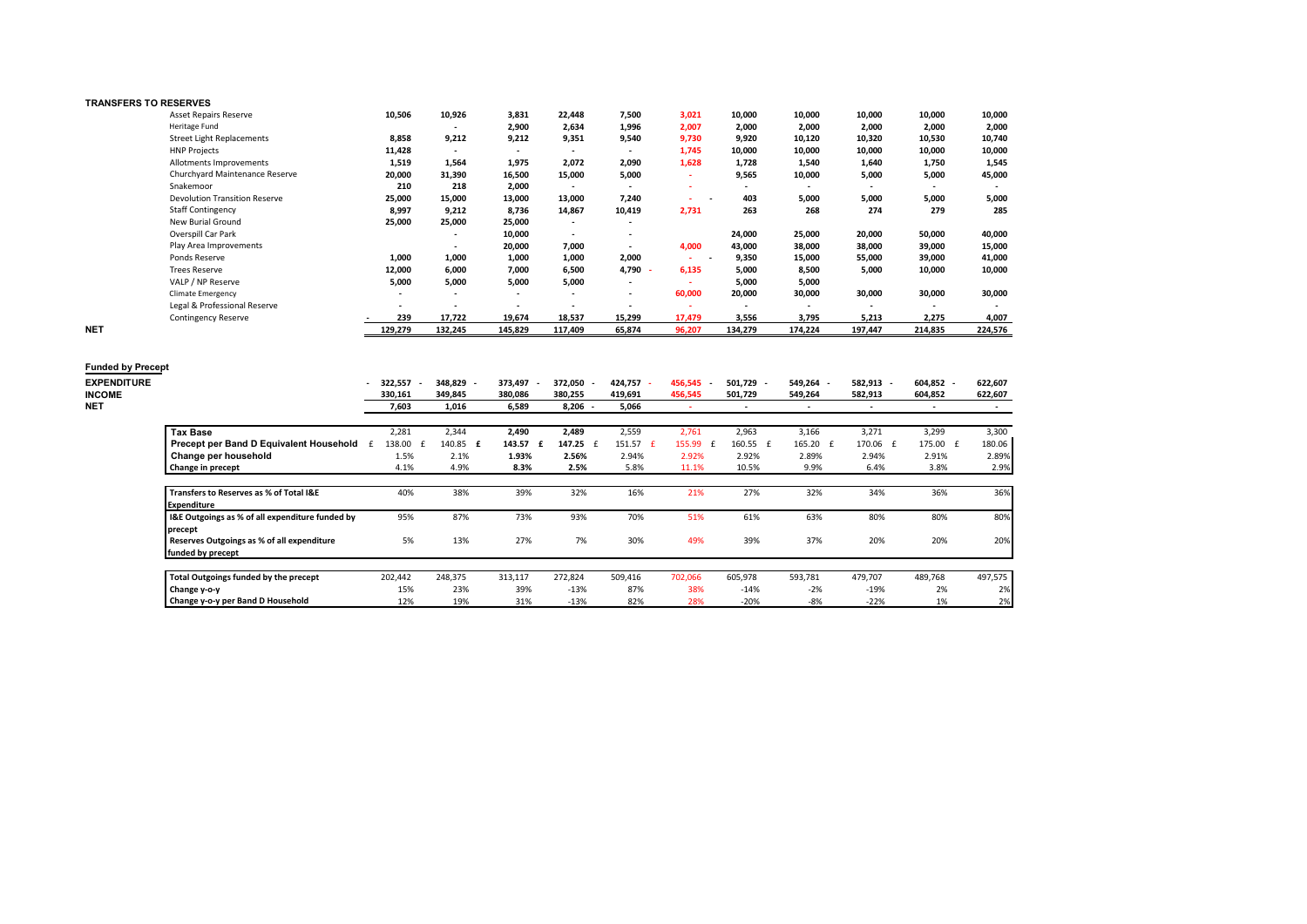#### **INTRA-RESERVE TRANSFERS**

| Major Asset Repair Reserve              |        |       |                          |        |                          |         |         |                          |        |        |        |
|-----------------------------------------|--------|-------|--------------------------|--------|--------------------------|---------|---------|--------------------------|--------|--------|--------|
| Heritage Fund                           |        |       |                          |        |                          |         |         |                          |        |        |        |
| Street Light Reserve                    | 8,600  | 8,858 | 9,212                    | 9,212  | 9,351                    |         |         |                          |        |        |        |
| Neighbourhood Plan Projects             |        |       |                          |        |                          |         |         |                          |        |        |        |
| Allotments Improvements Reserve         |        |       |                          |        |                          |         |         |                          |        |        |        |
| Churchyard Periodic Maintenance Reserve |        |       |                          |        |                          | 20,000  | 25,000  | 5,000                    |        |        | 40,000 |
| Snakemoor Funding                       |        |       |                          |        |                          |         |         |                          |        |        |        |
| Devolved Services Transitional Fund     |        |       |                          |        |                          |         |         |                          |        |        |        |
| <b>Staffing Contingency Reserve</b>     | 13,934 | 8,997 | 8,927                    | 7,565  | 4,245                    |         |         |                          |        |        |        |
| <b>Burial Set-Up Costs</b>              |        |       |                          |        |                          |         |         |                          |        |        |        |
| Car Park Layout Costs                   |        |       |                          |        |                          |         | 100,000 | 59,000                   | 80,000 | 50,000 | 40,000 |
| Play Equipment Replacement              |        |       |                          |        | 82,000                   | 54,000  | 15,000  | 4,000                    | 4,000  | 3,000  | 1,000  |
| Ponds Reserve                           |        |       |                          |        |                          | 90,000  | 46,000  | 5,000                    | 45,000 | 29,000 | 8,000  |
| <b>Trees Reserve</b>                    |        |       |                          |        |                          |         |         | 3,500                    |        |        |        |
| (Revised) Neighbourhood Plan/VALP       |        |       |                          |        |                          |         |         |                          |        |        |        |
| Climate Emergency                       |        |       |                          |        |                          |         | 40,000  |                          |        |        |        |
| Legal Fees Reserve                      |        |       |                          |        |                          |         |         |                          |        |        |        |
| Other                                   |        |       |                          |        |                          |         |         |                          |        |        |        |
| Commuted sums                           |        |       |                          |        | 82,000                   | 164,000 | 226,000 | 58,500                   | 39,000 | 76,000 | 89,000 |
| Contingency reserves                    | 5,334  | 139   | 285                      | 1,647  | 5,106                    | ٠       | $\sim$  | $\overline{\phantom{a}}$ |        | $\sim$ |        |
|                                         |        | ٠     | $\overline{\phantom{a}}$ | $\sim$ | $\overline{\phantom{a}}$ |         | ٠       | ٠                        | $\,$   | ٠.     |        |

### **OTHER RECEIPTS TO RESERVES**

| Major Asset Repair Reserve              |     |       | $\blacksquare$           |         |         |        |         |        |         |   |        |
|-----------------------------------------|-----|-------|--------------------------|---------|---------|--------|---------|--------|---------|---|--------|
| Heritage Fund                           |     |       | $\overline{\phantom{a}}$ |         |         |        |         |        |         |   |        |
| Street Light Reserve                    |     | 1,014 |                          |         |         |        |         |        |         |   |        |
| Neighbourhood Plan Projects             |     |       | $\overline{\phantom{a}}$ |         | 12,500  |        |         |        |         |   |        |
| Allotments Improvements Reserve         |     |       | $\overline{\phantom{a}}$ |         |         |        |         |        |         |   |        |
| Churchyard Periodic Maintenance Reserve |     |       | $\overline{\phantom{a}}$ |         |         |        |         |        |         |   |        |
| Snakemoor Funding                       | 155 | 676   | 669                      |         |         |        |         |        |         |   |        |
| Devolved Services Transitional Fund     |     |       | $\blacksquare$           |         |         |        |         |        |         |   |        |
| <b>Staffing Contingency Reserve</b>     |     |       | ۰.                       |         |         |        |         |        |         |   |        |
| <b>Burial Set-Up Costs</b>              |     |       | $\overline{\phantom{a}}$ |         |         |        |         |        |         |   |        |
| Car Park Layout Costs                   |     |       | ۰.                       |         |         |        |         |        |         |   |        |
| Play Equipment Replacement              |     |       | 78,182                   |         | 90,000  |        |         | 50,000 |         |   |        |
| Ponds Reserve                           |     |       | $\overline{\phantom{a}}$ |         |         |        |         |        |         |   |        |
| <b>Trees Reserve</b>                    |     |       | $\overline{\phantom{a}}$ |         |         |        |         |        |         |   |        |
| (Revised) Neighbourhood Plan/VALP       |     |       | $\overline{\phantom{a}}$ |         |         |        |         |        |         |   |        |
| Climate Emergency                       |     |       |                          |         |         |        |         |        |         |   |        |
| Legal Fees Reserve                      |     |       | $\overline{\phantom{a}}$ |         |         |        |         |        |         |   |        |
| Other                                   |     |       | ۰.                       |         |         |        |         |        |         |   |        |
| Commuted sums                           |     |       | ۰.                       | 316,000 | 1,780   | 94,132 | 206,813 |        | 120,228 |   |        |
| Contingency reserves                    |     |       |                          |         |         |        |         |        |         |   |        |
|                                         | 155 | 1,690 | 78,851                   | 316,000 | 104,280 | 94,132 | 206,813 | 50,000 | 120,228 | ٠ | $\sim$ |